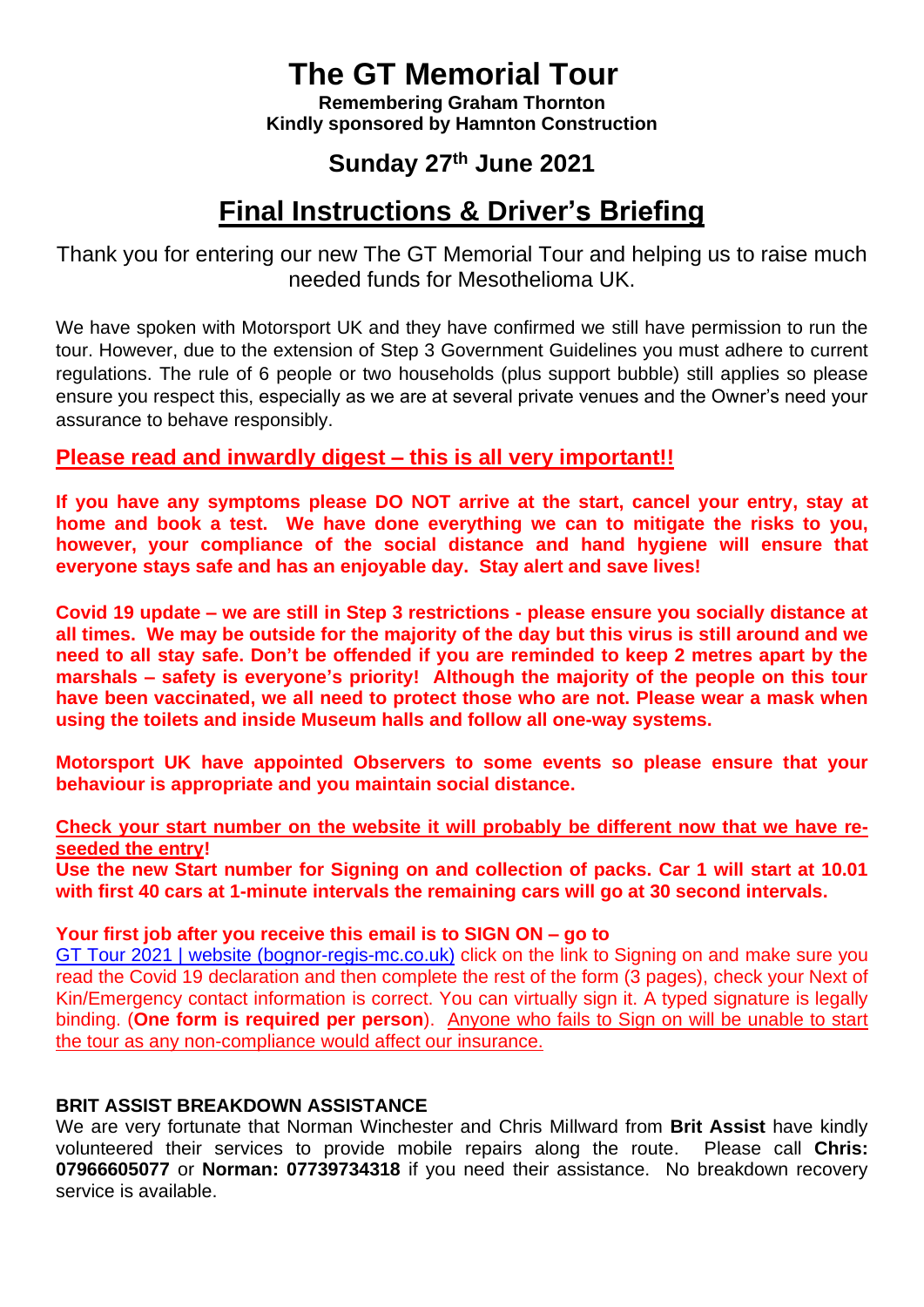The total route is 102 miles. We suggest you fill up before the start, on A27 at Chilworth Roundabout or just west of Nutburn Road. There is **NO** fuel directly on the route. There is fuel 0.50 miles off route in Downton at approximately 37 miles from the start.

The start of the event is at Body Farm, Nutburn Road, North Baddesley SO52 9BG. Ordnance Survey 1:50000 MR Ref:185 / 4010 2085. If coming from the South drive into Body Farm/Caravan Site entrance by the junction. If coming the north, it is safe to drive directly into the field. Access into the field will be arrowed. Cars or trailers can be left at Body Farm during – at your own risk. Strictly no Spectators

Contact numbers in case you are late or delayed are Jill Collings 07449 623528 or Ali Green 07803 604453.

Please arrive between 08.15 and 09.45 (early start numbers make sure you are at the earlier end of the time frame please). This will allow you to collect your pack and eat your breakfast roll and coffee/tea. Latest arrival time is 10.00 or you may forfeit your entry!

Make sure you have the following valid documents, (we don't want to see them):

Driving Licence for the driver V5 Registration Certificate for the car being used Current vehicle MOT Certificate for the car being used if needed Current road fund licence for the car being used if needed Make sure your insurance is valid to enter non-competitive classic car tours

We will have a map of the route on display at the start. For those wishing to transfer this information onto their own maps the route is on Ordnance Survey Landranger 1:50000 maps 184, 185 & 195. However, the tulip Road Book should be sufficient for you to follow the suggested route. A Road Atlas covering the area plus Sat Nav may also be useful.

Make sure you have a face mask for every person in the car. Bring a pen or pencil, a clip board and your camera (we hope you will share your photos of the day for this Event's photobook). Plus, travel sickness pills (if you have never navigated on an event before). Please bring a plastic bag to take your picnic rubbish home (and poo bags and water if you are bringing your dog) as there are no facilities to at any venues for disposal of large amounts of waste. Please be aware that Dogs will NOT be allowed out of the car at Duncan Hamilton, if they need to be exercised there is a grass verge outside the compound.

We hope to enjoy some warm summer sunshine to enhance the wonderful Hampshire & Wiltshire scenery along the route but be prepared for whatever the British weather may throw at us!

We are very grateful to our Sponsor: Clare Thornton at Hamnton Construction and our advertisers, the venues and everyone involved in making the event happen. Please support these companies and our generous advertisers where possible. Also, please thank all our lovely marshals who have given up their day to look after you.

We have included a sponsorship envelope in your packs, Please put a donation in the envelope in lieu of your purchase of raffle tickets, if you didn't purchase any – there is the added bonus of 25% Gift Aid if you fill out the form on the envelope. Thank you for your generosity. These envelopes can be dropped into the Red Box at the finish.

Our "in advance" raffle for a One-night Dinner, Bed & Breakfast Stay at Chilworth Manor Hotel has been very successful. I will ask the Caterers to pick the winning number at Breakfast so the prize voucher can be distributed immediately. This has raised £855, thanks to Chilworth Manor's generous donation.

See you bright and early on Sunday morning. Here's hoping for a dry and sunny day! Take care, stay alert and stay safe.